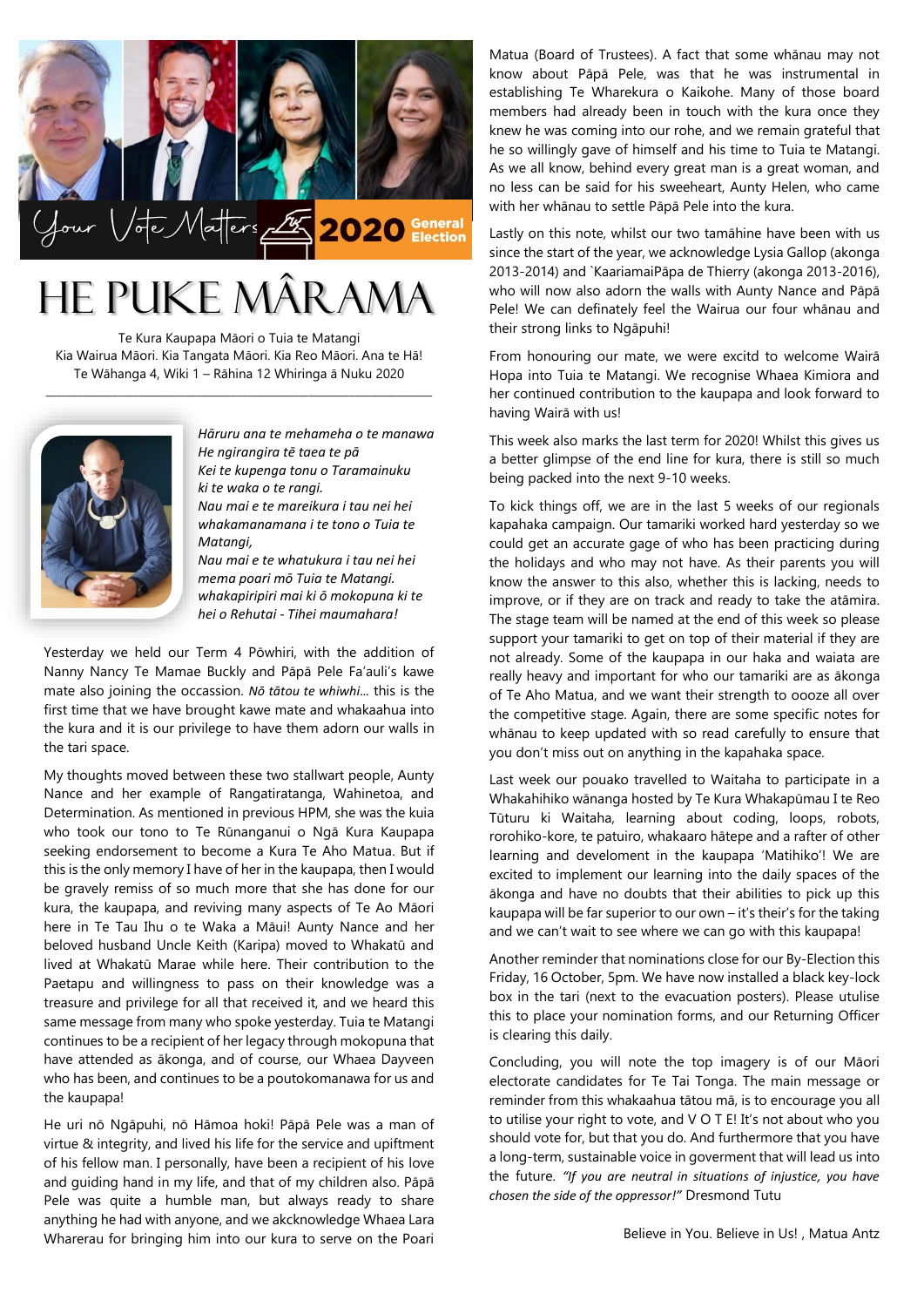

Poari Hui @ kura 4.30pm-6pm Hui ā whānau @ kura 6pm-7.30pm Tuia te Matangi Reo Māori classes Waiwhero Presentation Pouako Only Days for PB4L training Labour day (long wknd) Autism Onesie Day THW Primary schools Haka Regionals Noho Marae ki Omaka Marae Last day of term 4

29/10, 10/12 27/10, 8/12 Every Wed 5pm-6pm Tues 20 October Fri 23 October Mon 26 October Wed 4 November Fri 13 November 19-20 November Wed 16 December

### TE IRA WAHINE, HE IRA WH A TANGATA WHENUA PERSPECTIVE AND CELEBRATION OF WOMANHOOD

**Unfortunately, to date we have had a very low response from whānau for your daughters to attend this kaupapa. We are thinking that maybe it's because of the long period in between registering and the wānanga date??? Therefore, we have extended the deadline date to this Friday. Please ring Whaea Janis in the tari if you need another form or have any questions.**

# TUESDAY 20 OCTOBER, 1.30pm-2.45pm





#### Tuia te Matangi Reo Māori Classes

Classes held every Wed, 5pm-6pm in Rūma Whānau, using Papawhakakōrero methodology

#### **These classes have now been extended to Term 4**

*'Te reo Māori in the home: Reo Māori equal to, or greater than that of your tamaiti. At least one parent/caregiver must have te reo Māori or is currently studying/enrolling on a reo Māori course, to be able to support your tamaiti. The Māori language must be growing in your home to ensure that as your child's reo grows, so does that of his/her immediate environment'.* TKKMoTTM Whakauru Tamaiti Form

#### Investing in our whānau, investing in our tamariki!



E whā ngā wiki e toe ana!

With only a few weeks left before the competitions, there are still a lot of learning, perfecting and drilling to go! The following notes are for you to read thoroughly, and if you have Q's, please talk with either Māmā irihana or myself...

- 1. 99% of the material has been taught. Please talk with your tamariki and keep up the @home practices. It is very obvious when we come together, who has been practicing at home and who hasn't. Tamariki are more enthused and excited to perform when whānau are there cheering them on all the way! Again, check previous HPM's for the google link containing the waiata material,
- 2. We are working on the days' shedule and will have this circulated for your reference very soon. Expect a number of changes e.g. transport pick-up time and places, and where, when, & how whānau can assist,
- 3. On Friday the stage team will be named for TKKM o Tuia te Matangi. I have phoned some parents whose tamariki may not make it, just in case they want to intensify their home practices. If you want to check in on your child's progress, feel free to send either myself or Māmā Wirihana a PM on Facebook. We will endeavour to get back to you. It is important to understand that making the stage team doesn't mean the hard work is over, it's only just kicking in!
- 4. It is imperative to the team dynamics and choreography that tamariki are at kura. The kapa suffers when tamariki are absent and it is left to their team mates to figure out movements that rely on everybody to get it down! We understand when tamariki are sick, but just 'having a day at home' is not acceptable, for this kaupapa, or any really,
- 5. Stage times are: 2.00pm: TKKM o Tuia te Matangi 5.45pm: Tuakana (Ngā Taniko o Kiwa)
- **6.** General Sale Tickets started on Monday. Tickets for this event can be purchased from [www.eventbrite.co.nz.](http://www.eventbrite.co.nz/) Prices are: \$10.00/pakeke, \$7.00/Kaumātua & Tamariki. Make sure to get your tickets sorted – **no ticket no entry!**
- 7. There will be Kai Stalls so make sure to take some putea with you just in case you get hungry or thirsty.
- 8. Kaihaka Kits (Essential Performer Tools) Prepared & Ready The following is a comprehensive first list of items that each performer usually has in their kit. Please pay particular attention to the underwear. 2 pairs just in case there's any accidents, and detailed purposely so you know which style to purchase... Where there are whānau with more than one sibling performing, items may be shared if you choose to  $$ don't feel you have to equip them each with their own kits if you can save by them sharing  $\odot$ ...
	- 2x Black underwear (speedo-style for boys and girl NO shorts or boxers), solid black in colour
	- Wetwipes/tissues/vaseline (for sweat lines)
	- Water bottle (wai māori only)
	- Hair: Hair brush, black hairties/bobby pins, Mousse
	- Face: Black eyeliner & lipstick non-fading (with halloween fast-approaching, black lipstick should k easy to find)
	- Deodorant (if needed and usually worn)
	- Black Jandals/sandals (to wear from kura to stage)
	- Taonga kakī/heru/taonga taringa (just in case)
	- A secure named bag to place everything in